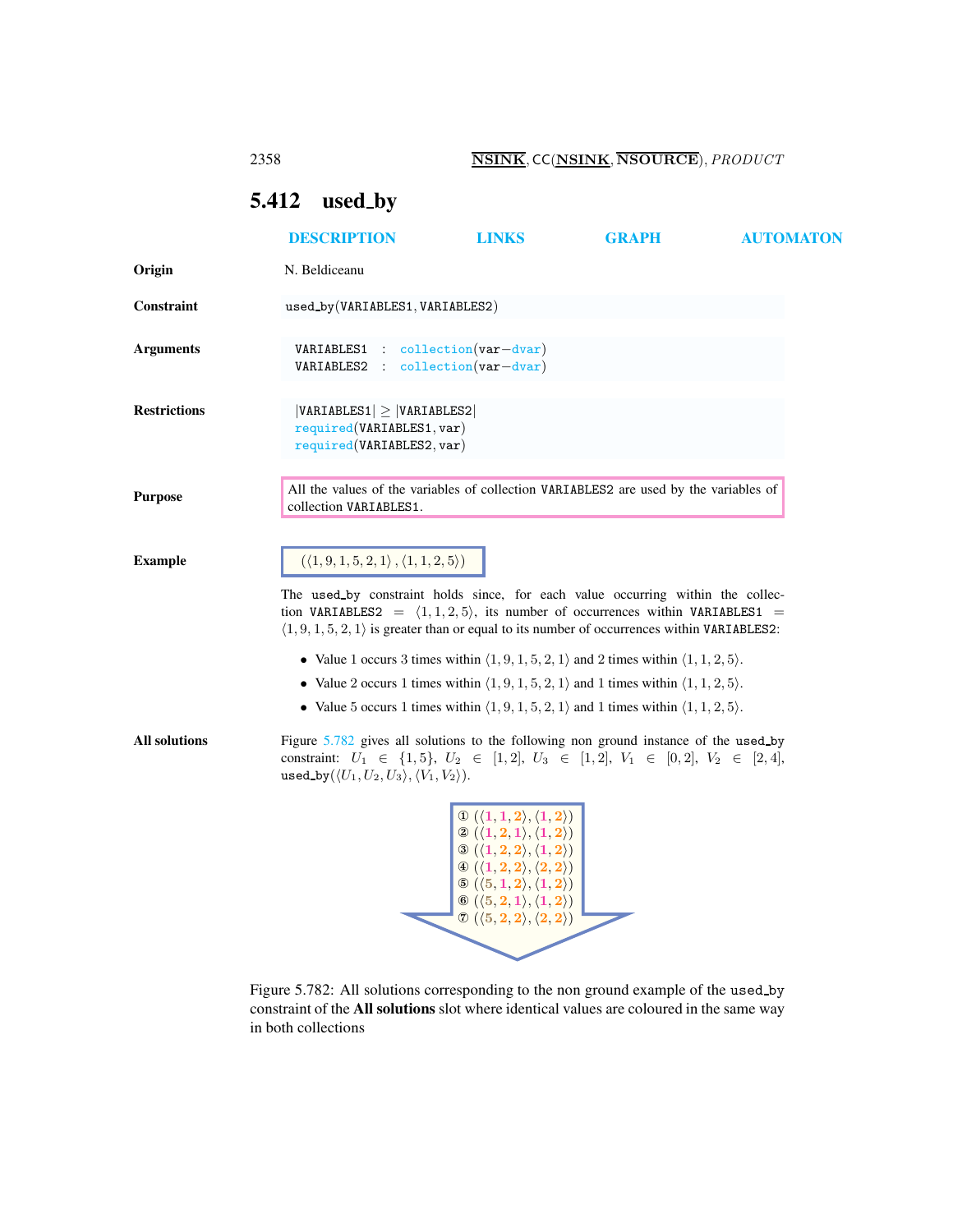<sup>20000128</sup> 2359

| <b>Typical</b>       | VARIABLES1  > 1<br>range(VARIABLES1.var) > 1<br> VARIABLES2  > 1<br>range(VARIABLES2.var) > 1                                                                                                                                                                                                                                                                                                                                                                                                                                                                                                                                                                                                                              |  |  |
|----------------------|----------------------------------------------------------------------------------------------------------------------------------------------------------------------------------------------------------------------------------------------------------------------------------------------------------------------------------------------------------------------------------------------------------------------------------------------------------------------------------------------------------------------------------------------------------------------------------------------------------------------------------------------------------------------------------------------------------------------------|--|--|
| <b>Symmetries</b>    | • Items of VARIABLES1 are permutable.                                                                                                                                                                                                                                                                                                                                                                                                                                                                                                                                                                                                                                                                                      |  |  |
|                      | • Items of VARIABLES2 are permutable.                                                                                                                                                                                                                                                                                                                                                                                                                                                                                                                                                                                                                                                                                      |  |  |
|                      | • All occurrences of two distinct values in VARIABLES1 var or VARIABLES2 var<br>can be swapped; all occurrences of a value in VARIABLES1.var or<br>VARIABLES2.var can be renamed to any unused value.                                                                                                                                                                                                                                                                                                                                                                                                                                                                                                                      |  |  |
|                      |                                                                                                                                                                                                                                                                                                                                                                                                                                                                                                                                                                                                                                                                                                                            |  |  |
| Arg. properties      | • Contractible wrt. VARIABLES2.                                                                                                                                                                                                                                                                                                                                                                                                                                                                                                                                                                                                                                                                                            |  |  |
|                      | • Extensible wrt. VARIABLES1.                                                                                                                                                                                                                                                                                                                                                                                                                                                                                                                                                                                                                                                                                              |  |  |
|                      | • Aggregate: VARIABLES1(union), VARIABLES2(union).                                                                                                                                                                                                                                                                                                                                                                                                                                                                                                                                                                                                                                                                         |  |  |
| <b>Algorithm</b>     | As described in [47] we can pad VARIABLES2 with dummy variables such that its cardi-<br>nality will be equal to that cardinality of VARIABLES1. The domain of a dummy variable<br>contains all of the values. Then, we have a same constraint between the two sets. Direct<br>arc-consistency and bound-consistency algorithms based on a flow model are also proposed<br>in $[47, 49, 231]$ . The leftmost part of Figure 3.31 illustrates this flow model.                                                                                                                                                                                                                                                               |  |  |
|                      | More recently $[129, 130]$ presents a second filtering algorithm also achieving<br>arc-consistency based on a mapping of the solutions to the used_by constraint to var-<br>perfect matchings <sup>16</sup> in a bipartite intersection graph derived from the domain of the vari-<br>ables of the constraint in the following way. To each variable of the VARIABLES1 and<br>VARIABLES2 collection corresponds a vertex of the intersection graph. There is an edge<br>between a vertex associated with a variable of the VARIABLES1 collection and a vertex<br>associated with a variable of the VARIABLES2 collection if and only if the corresponding<br>variables have at least one value in common in their domains. |  |  |
| <b>Reformulation</b> | The used_by( $\langle \text{var}-U_1 \text{ var}-U_2, \ldots, \text{var}-U_{ \text{VARIABLES1} } \rangle$ , $\langle \text{var}-V_1 \text{ var}-V_2, \ldots, \text{var}-$<br>$V_{[VARTABLES2]}\rangle$ constraint can be expressed in term of a conjunction of  VARIABLES2  reified<br>constraints of the form:<br>$\sum_{1 \leq j \leq  \texttt{VARTABLES1} }(V_i = U_j) \geq \sum_{1 \leq j \leq  \texttt{VARTABLES2} }(V_i = V_j) \ (i \in [1,  \texttt{VARTABLES2} ]).$                                                                                                                                                                                                                                                |  |  |
| <b>Used in</b>       | int_value_precede_chain, k_used_by.                                                                                                                                                                                                                                                                                                                                                                                                                                                                                                                                                                                                                                                                                        |  |  |

<span id="page-1-0"></span>See also generalisation: used\_by\_interval(variable *replaced by* variable/constant), used by modulo *(*variable *replaced by* variable mod constant*)*, used by partition *(*variable *replaced by* variable ∈ partition*)*.

implied by: same.

implies: uses.

soft variant: soft\_used\_by\_var (variable-based violation measure).

system of constraints: k\_used\_by.

<span id="page-1-1"></span><sup>&</sup>lt;sup>16</sup>A *var-perfect matching* is a maximum matching covering all vertices corresponding to the variables of VARIABLES2.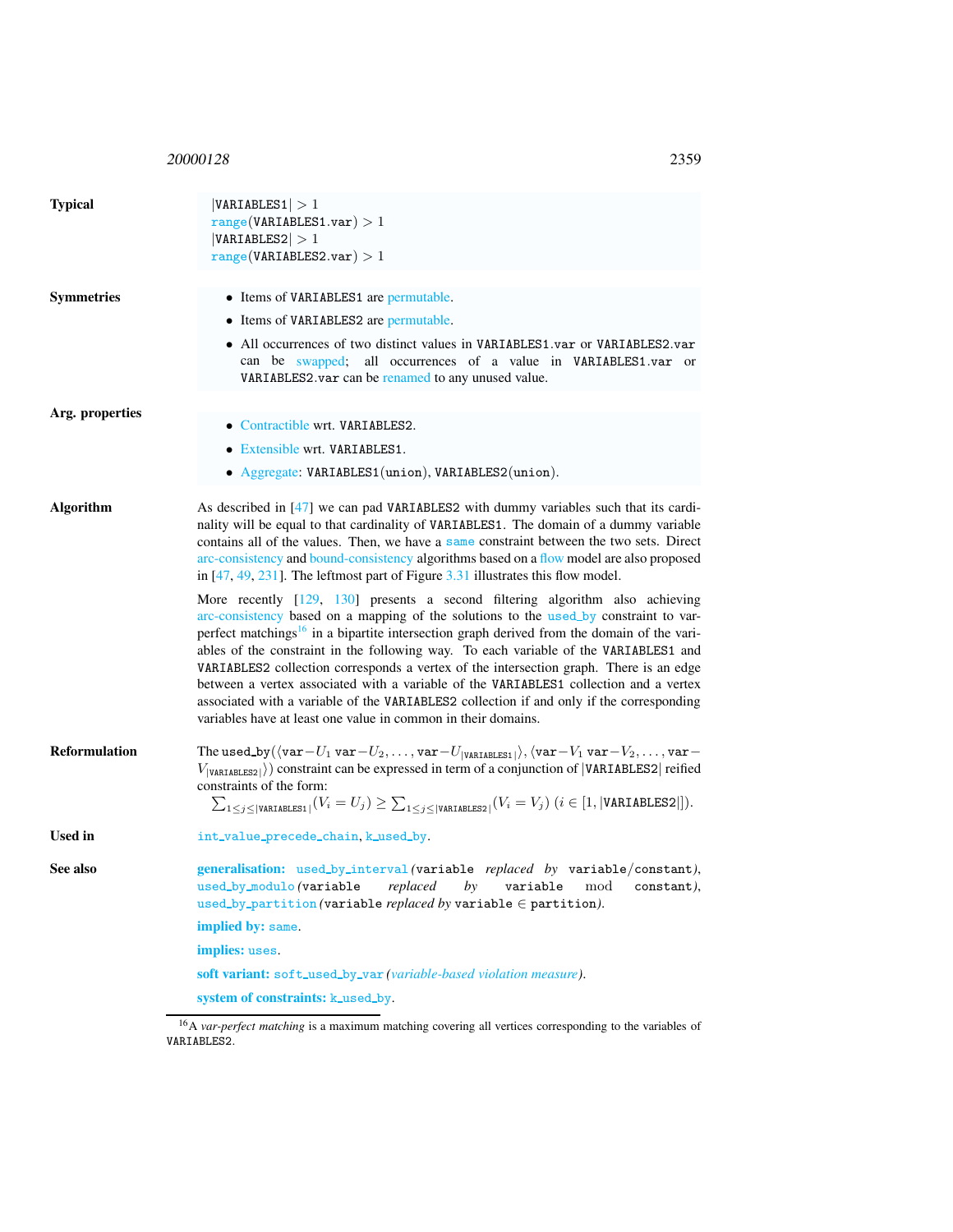## 2360 NSINK, CC(NSINK, NSOURCE), PRODUCT

Keywords characteristic of a constraint: sort based reformulation, automaton, automaton with array of counters. combinatorial object: multiset. constraint arguments: constraint between two collections of variables. filtering: flow, bipartite matching, arc-consistency, bound-consistency, DFS-bottleneck. modelling: inclusion.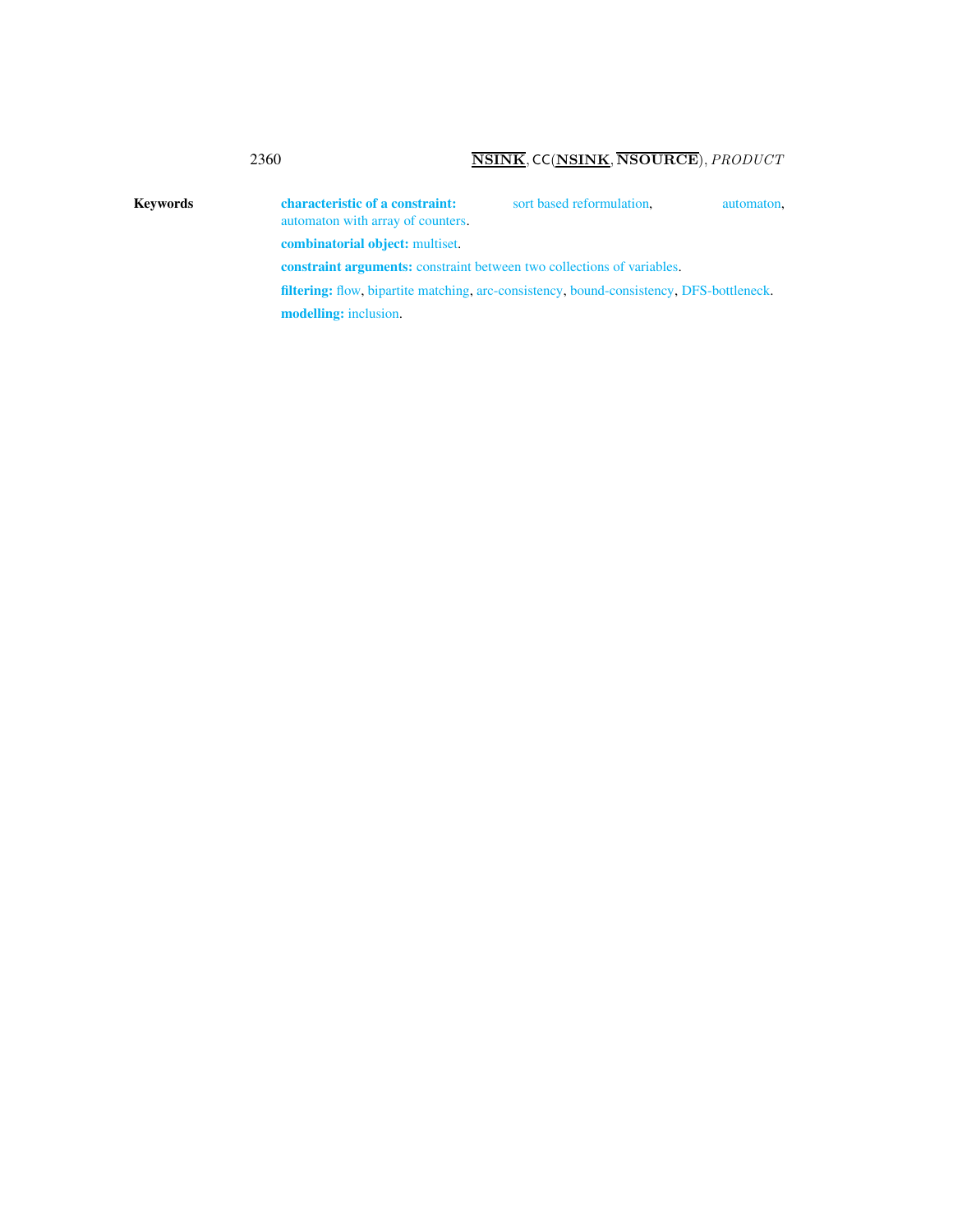<span id="page-3-0"></span><sup>20000128</sup> 2361

| Arc input $(s)$     | VARIABLES1 VARIABLES2                                                                                                                                                                                                                                                                                                                                                                                                                                                                                                                                                                                                                                                                                              |  |
|---------------------|--------------------------------------------------------------------------------------------------------------------------------------------------------------------------------------------------------------------------------------------------------------------------------------------------------------------------------------------------------------------------------------------------------------------------------------------------------------------------------------------------------------------------------------------------------------------------------------------------------------------------------------------------------------------------------------------------------------------|--|
| Arc generator       | $PRODUCT \rightarrow collection(variables1, variables2)$                                                                                                                                                                                                                                                                                                                                                                                                                                                                                                                                                                                                                                                           |  |
| Arc arity           | $\overline{2}$                                                                                                                                                                                                                                                                                                                                                                                                                                                                                                                                                                                                                                                                                                     |  |
| Arc constraint(s)   | $variable$ s1.var = variables2.var                                                                                                                                                                                                                                                                                                                                                                                                                                                                                                                                                                                                                                                                                 |  |
| Graph property(ies) | • for all connected components: NSOURCE>NSINK<br>$\bullet$ NSINK=  VARIABLES2                                                                                                                                                                                                                                                                                                                                                                                                                                                                                                                                                                                                                                      |  |
| Graph model         | Parts (A) and (B) of Figure 5.783 respectively show the initial and final graph associated<br>with the Example slot. Since we use the NSOURCE and NSINK graph properties,<br>the source and sink vertices of the final graph are stressed with a double circle. Since there<br>is a constraint on each connected component of the final graph we also show the different<br>connected components. Each of them corresponds to an equivalence class according to<br>the arc constraint. Note that the vertex corresponding to the variable assigned to value 9<br>was removed from the final graph since there is no arc for which the associated equality<br>constraint holds. The used by constraint holds since: |  |
|                     | • For each connected component of the final graph the number of sources is greater<br>than or equal to the number of sinks.                                                                                                                                                                                                                                                                                                                                                                                                                                                                                                                                                                                        |  |
|                     | • The number of sinks of the final graph is equal to VARIABLES2.                                                                                                                                                                                                                                                                                                                                                                                                                                                                                                                                                                                                                                                   |  |
| Signature           | Since the initial graph contains only sources and sinks, and since sources of the initial graph<br>cannot become sinks of the final graph, we have that the maximum number of sinks of the<br>final graph is equal to  VARIABLES2 . Therefore we can rewrite $\bf{NSINK} =  VARIABLES2 $<br>to $\overline{\text{NSINK}} \ge  \text{VARIABLES2} $ and simplify $\overline{\text{NSINK}}$ to $\overline{\text{NSINK}}$ .                                                                                                                                                                                                                                                                                             |  |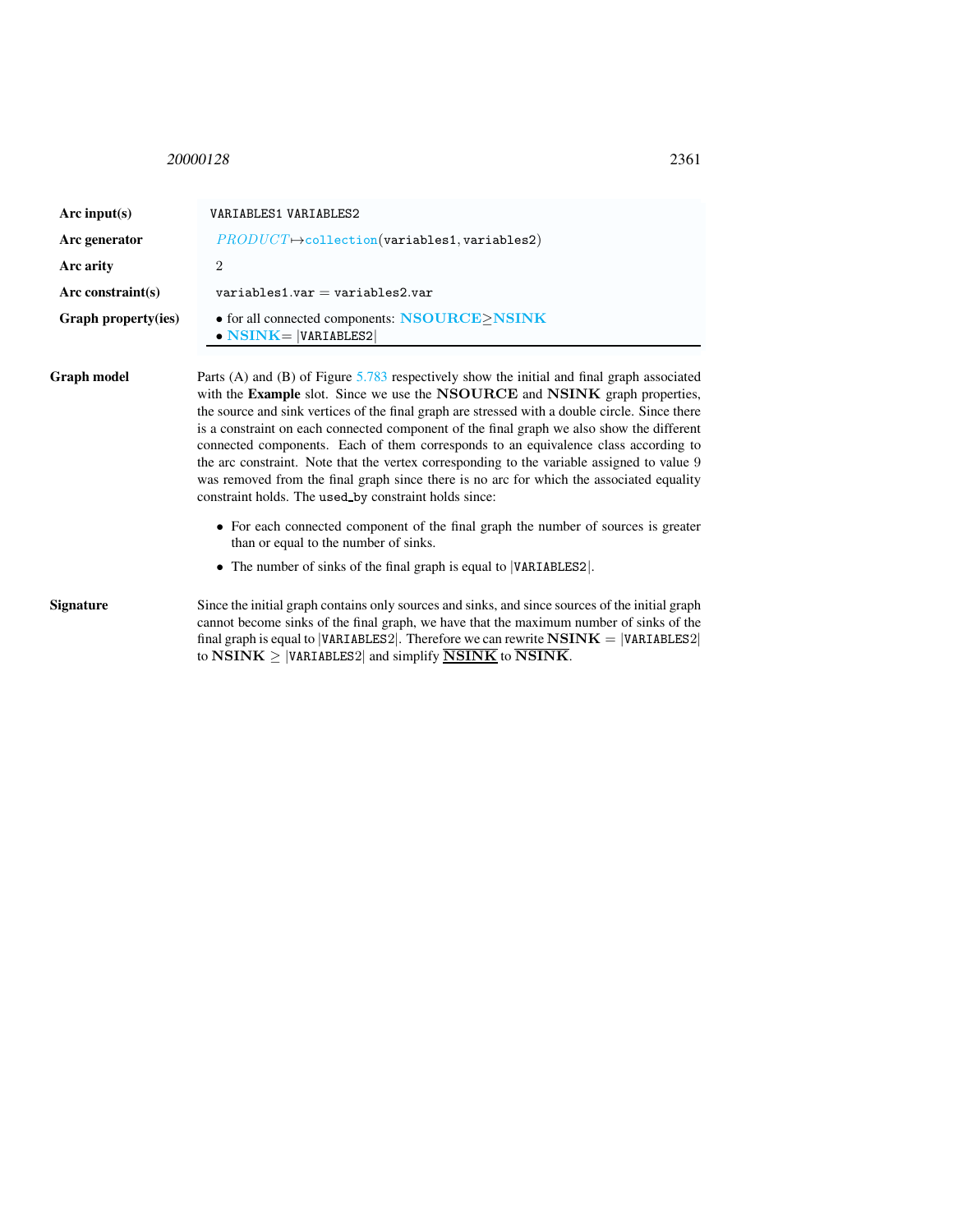



<span id="page-4-0"></span>Figure 5.783: Initial and final graph of the used by constraint

(A)